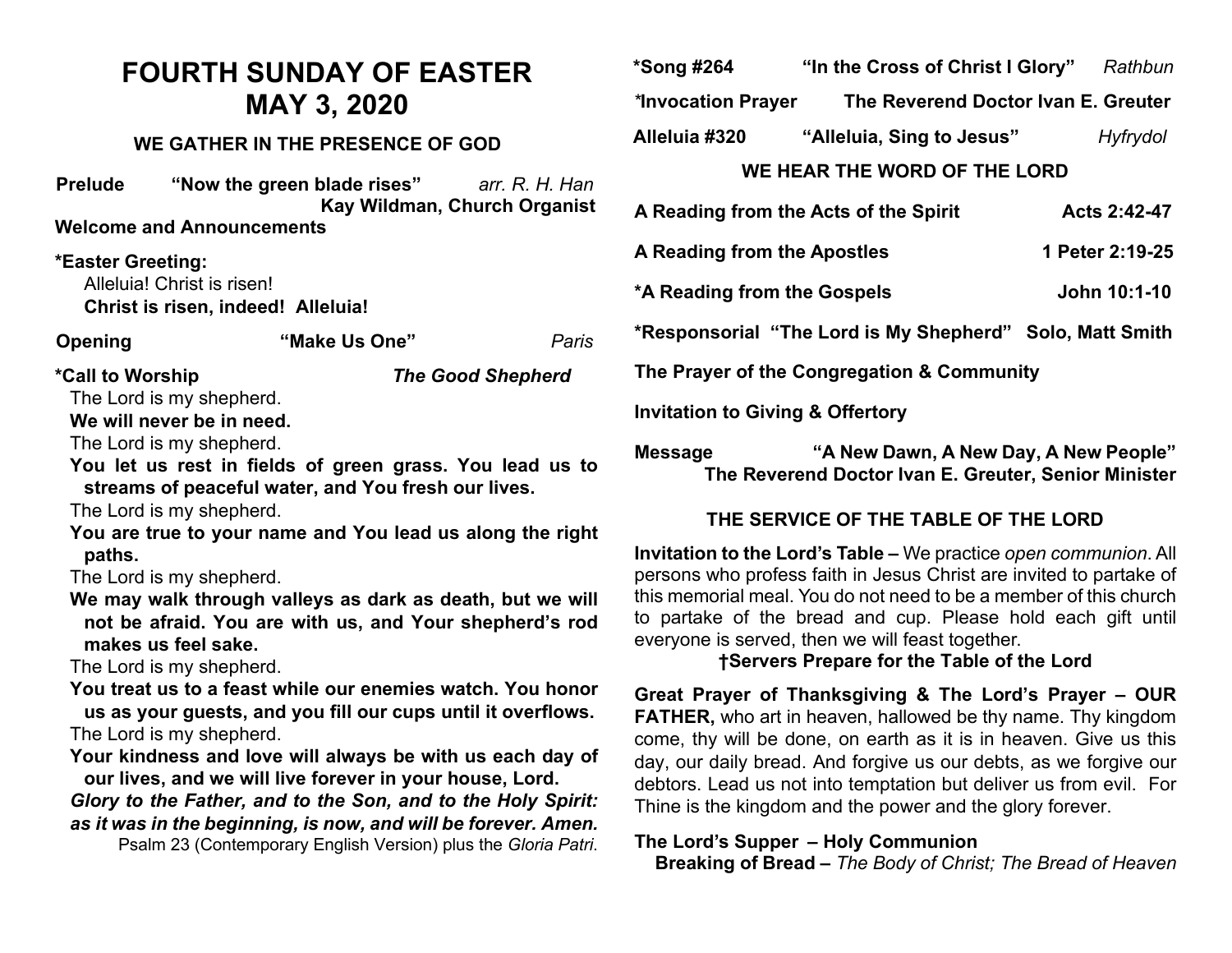**Passing of the Cup –** *The Blood of Christ; The Cup of Salvation*

**Song #695 "As We Gather at Your Table"** *Beach Spring* **The Agape Fund - The Collection for the Saints and the Needy RESPONDING TO THE HOLY SPIRIT IN FAITH & SERVICE**

**\*Invitation to Faith and Fellowship –** If the Spirit of God is moving you to receive God's forgiving love in Jesus, calling you to be a follower of Jesus in the waters of baptism, or encouraging you to join this Christian Church, please come forward during this song.

| *Song                               | "Resurrecting"                                          | <b>Worship Team</b>                            |
|-------------------------------------|---------------------------------------------------------|------------------------------------------------|
|                                     | *Spoken Benediction The Reverend Doctor Ivan E. Greuter |                                                |
| Postlude "Allleluia, sing to Jesus" |                                                         | arr. C. W. Ore<br>Kay Wildman, Church Organist |

### \*Please stand if able

**EASTERTIDE SEASON –** Eastertide (or the Easter Season) is a 50-day festal season in the Christian church focused on celebrating the Resurrection and the post-Resurrection appearances of Jesus Christ to his many disciples. Eastertide begins at sunset on the eve of Easter and ends on Pentecost, the day we celebrate the outpouring of the Holy Spirit and the birth of the Church (Acts 2). The color of the season is white.

**American Baptist Church USA –** American Baptist Churches USA (ABCUSA) is one of the most diverse Christian denominations today, with

approximately 5,000 local congregations comprised of 1.3 million members across the United States and Puerto Rico.

[www.abc-usa.org](http://www.abc-usa.org/)



# WEST SIDE BAPTIST CHURCH<br>1008 SW Fourth Street | Topeka, KS 66606

Phone: (785) 233-4241 [www.wsbctopeka.org](http://www.wsbctopeka.org/)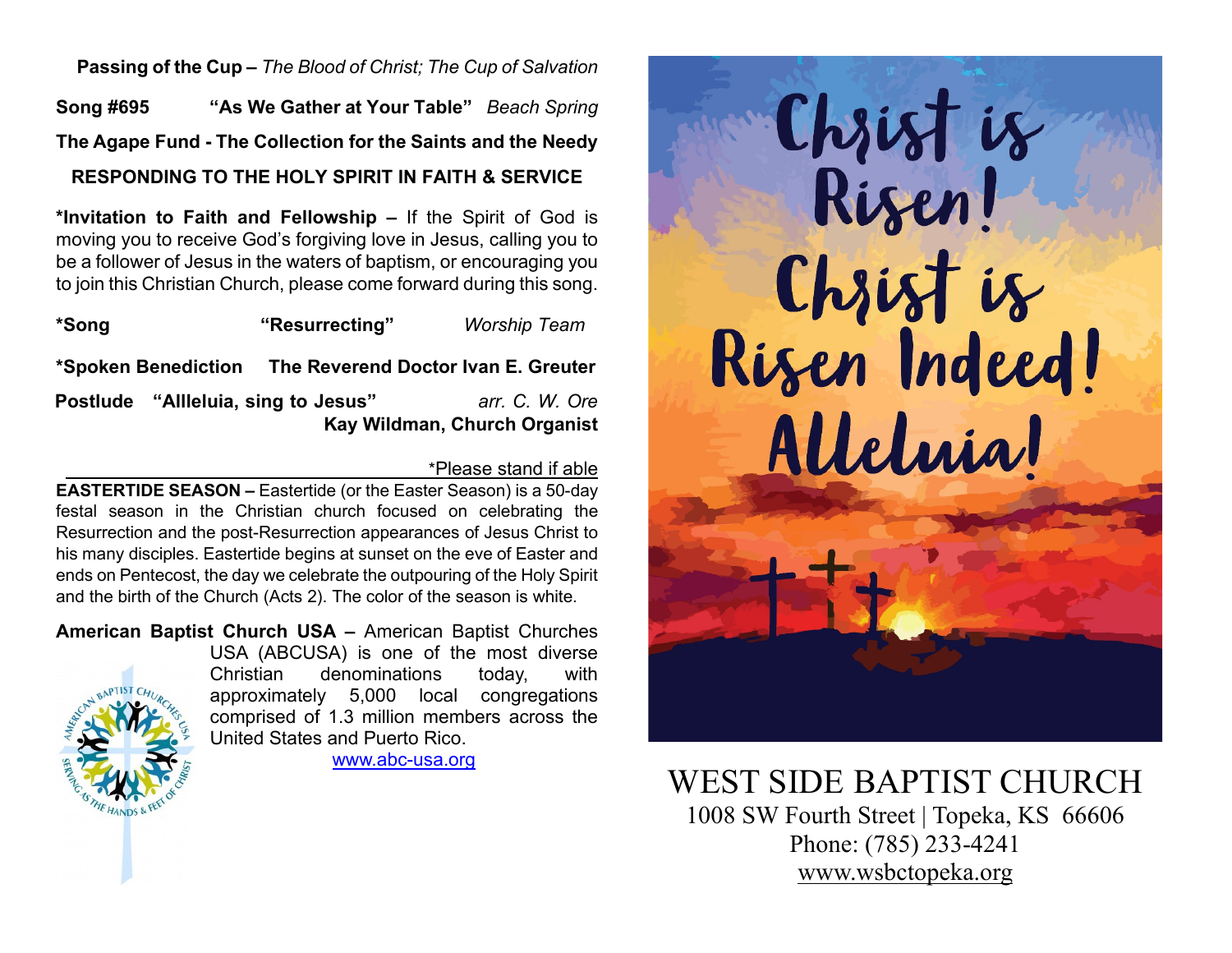## **MAKE US ONE**

- Verse 1 Make us one make us one Make us one undivided body Make us one make us one For the sake of Your Name make us one
- Verse 2 Make us love make us love Make us love So the world will know we love You Make us love make us love For the sake of Your Name make us love
- Verse 3 Make us pure make us pure Make us pure and righteous Make us holy Make us pure make us pure For the sake of Your Name make us pure
- Ending For the sake of Your Name 'til You come For the sake of Your Name make us one

CCLI Song # 4000637 - Twila Paris © 2003 Ariose Music (Admin. by Capitol CMG Publishing). Mountain Spring Music (Admin. by Capitol CMG Publishing). For use solely with the SongSelect® Terms of Use. All rights reserved. [www.ccli.com.](http://www.ccli.com/) CCLI License # 11045747

## **#264 IN THE CROSS OF CHRIST I GLORY**

Verse 1 In the cross of Christ I glory, towering o'er the wrecks of time; all the light of sacred story gathers round its head sublime.

- Verse 2 When the woes of life o'ertake me, hopes deceive and fears annoy, never shall the cross forsake me. Lo! it glows with peace and joy.
- Verse 3 When the sun of bliss is beaming light and love upon my way, from the cross the radiance streaming adds more luster to the day.
- Verse 4 Bane and blessing, pain and pleasure, by the cross are sanctified; peace is there that knows no measure, joys that thro' all time abide.

Author: John Bowring (1792-1872) © Public Domain. Tune: RATHBUN by Composer: Ithamar Conkey (1815-1867) © Public Domain.

## **#320. ALLELUIA, SING TO JESUS!**

- Verse 1 Alleluia, sing to Jesus! his the scepter, his the throne: Alleluia! his the triumph, his the victory alone. Hark! the songs of peaceful Zion thunder like a mighty flood. Jesus, out of every nation, has redeemed us by his blood.
- 2 Alleluia! not as orphans are we left in sorrow now; Alleluia! he is near us; faith believes nor questions how.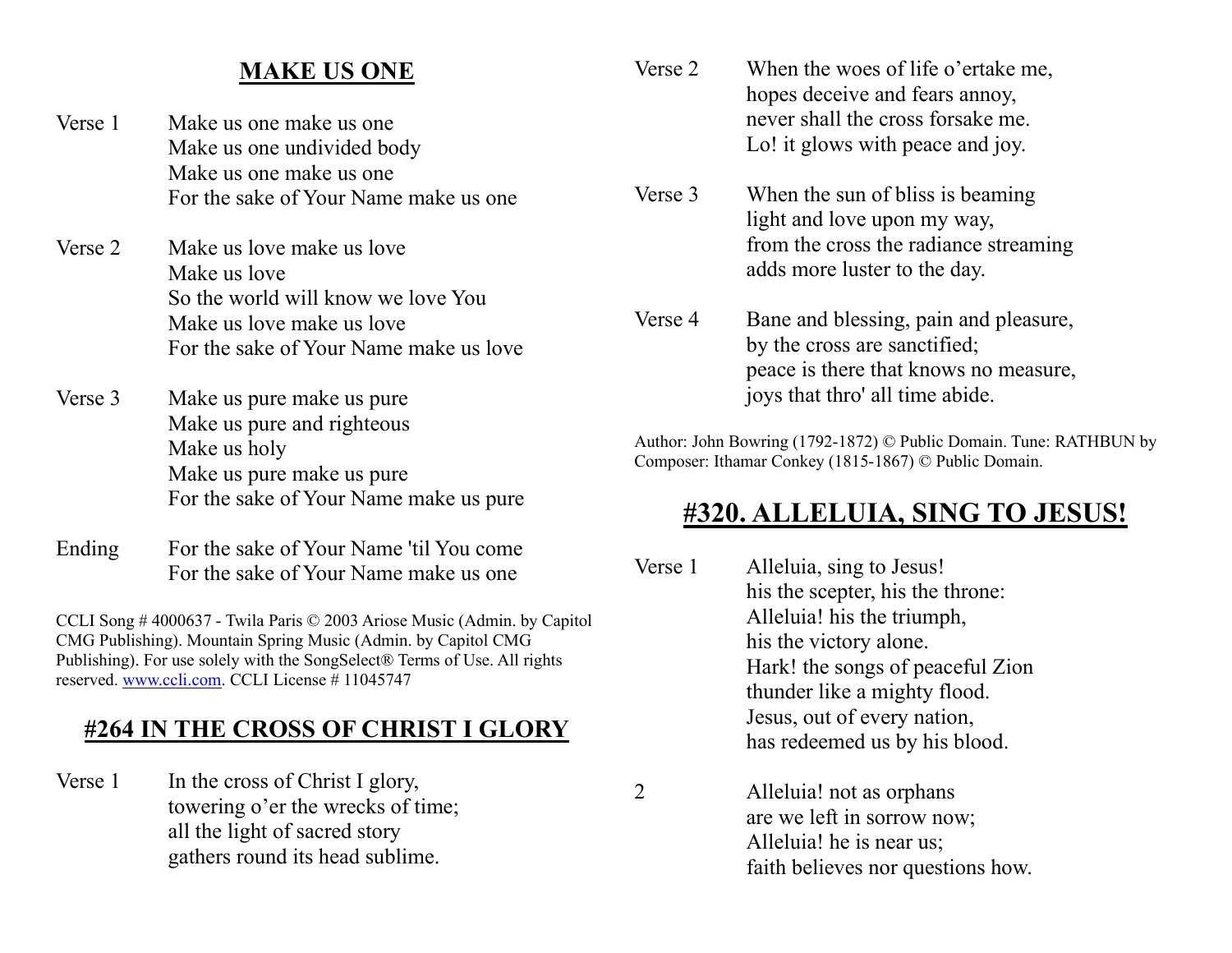Though the cloud from sight received him when the forty days were o'er, shall our hearts forget his promise, "I am with you evermore?"

Verse 3 Alleluia! heavenly High Priest, here on earth our help, our stay; Alleluia! hear the sinful cry to you from day to day. Intercessor, Friend of sinners, earth's Redeemer, hear our plea, where the songs of all the sinless sweep across the crystal sea.

Author: William C. Dix (1837-1898), Arranger: Ralph Vaughan Williams (1872-1958); Tune: HYFRYDOL, Composer: Rowland H. Prichard (1811- 1887) © Public Domain.

## **#695 AS WE GATHER AT YOUR TABLE**

- Verse 1 As we gather at Your table As we listen to Your word Help us know O God Your presence Let our hearts and minds be stirred Nourish us with sacred story Till we claim it as our own Teach us through this holy banquet How to make Love's vict'ry known
- Verse 2 Turn our worship into witness In the sacrament of life Send us forth to love and serve You Bringing peace where there is strife

Give us Christ Your great compassion To forgive as You forgave May we still behold Your image In the world You died to save

Verse 3 Gracious Spirit help us Summon other guests To share that feast Where triumphant Love will welcome Those who had been last and least There no more will envy Blind us nor will pride Our peace destroy As we join with saints and angels To repeat the sounding joy

CCLI Song # 1392974 - Carl P. Daw Jr. | William Patrick Rowan © Words: 1989 Hope Publishing Company. Music: 1993 Selah Publishing Company, Inc. For use solely with the SongSelect® Terms of Use. All rights reserved. [www.ccli.com.](http://www.ccli.com/) CCLI License # 11045747

## **RESURRECTING**

- Verse 1 The head that once was crowned with thorns Is crowned with glory now The Savior knelt to wash our feet Now at his feet we bow
- Verse 2 The one who wore our sin and shame Now robed in majesty The radiance of perfect love Now shines for all to see